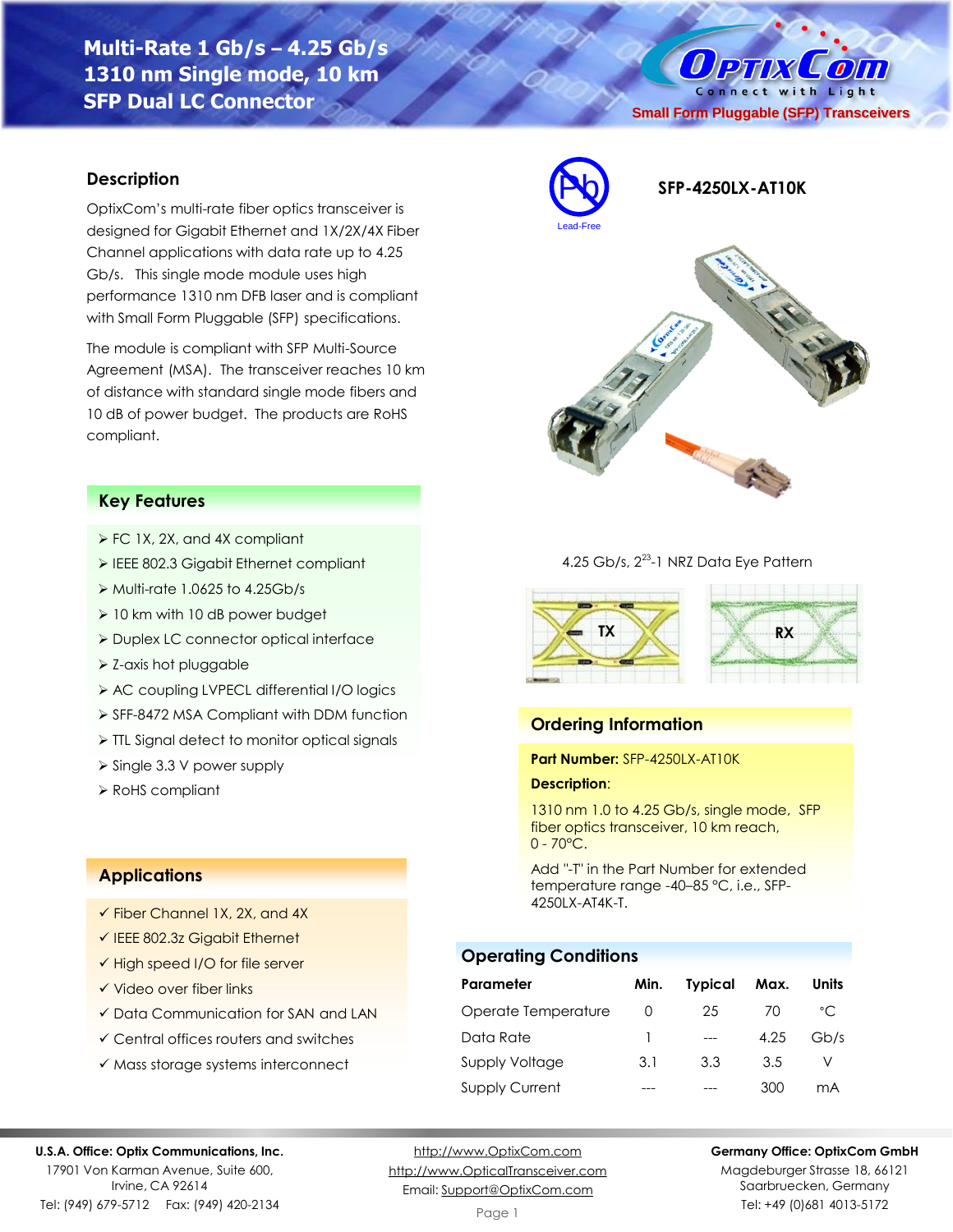

## **Absolute Maximum Ratings**

| Parameter                                | Symbol                | Min.   | Max.       | <b>Units</b> |
|------------------------------------------|-----------------------|--------|------------|--------------|
| Storage Temperature                      | Tst                   | $-40$  | 85         | °C           |
| <b>Supply Voltage</b>                    | Vcc                   | $-0.5$ | 6.0        | V            |
| Input Voltage                            | <b>V<sub>IN</sub></b> | $-0.5$ | <b>Vcc</b> | V            |
| <b>Operating Current</b>                 | lop                   |        | 400        | mA           |
| Output Current                           | lo                    | ---    | 50         | mA           |
| Soldering Temperature (10 sec. on leads) | Tsd                   |        | 260        | $^{\circ}$ C |

## **Transmitter Electro-Optical Characteristics**

| Parameter                                 | Symbol                | Min.     | <b>Typical</b> | Max.     | <b>Units</b> |
|-------------------------------------------|-----------------------|----------|----------------|----------|--------------|
| Differential Input Voltage <sup>1</sup>   | $\Delta V$ i          | 0.4      |                | 1.8      | $\vee$       |
| Differential Input Impedance <sup>2</sup> | Z                     | ---      | 100            | ---      | ohm          |
| Optical Output Power <sup>3</sup>         | P <sub>O</sub>        | -8       | ---            | $\Omega$ | dBm          |
| Optical Wavelength                        | $\lambda$             | 1285     | 1310           | 1345     | nm           |
| Relative Intensity Noise                  | <b>RIN</b>            | $---$    |                | $-118$   | dB/Hz        |
| <b>OMA</b>                                | <b>OMA</b>            | 290      | $---$          | ---      | $\mu$ W      |
| TX Disable Voltage - High                 | <b>VDH</b>            | 2.0      | $---$          | Vcc      | $\vee$       |
| TX Disable Voltage - Low                  | <b>V<sub>DL</sub></b> | $\Omega$ |                | 0.8      | $\vee$       |
| TX Fault Output - High                    | $V$ FH                | 2.0      |                | Vcc      | $\vee$       |
| TX Fault Output - Low                     | $V_{FL}$              | $\Omega$ |                | 0.8      | $\vee$       |
| <b>TX Disable Assert Time</b>             | Tass                  | ---      |                | 10       | μS           |
| <b>TX Disable Deassert Time</b>           | Tdisass               |          |                | 1.0      | ms           |
| Time to Initialize                        | Tas                   | ---      |                | 300      | ms           |
| TX Fault from Fault to Assertion          | Tfault                | ---      |                | 100      | μS           |
| TX Disable Time to Start Reset            | Treset                | 10       |                |          | μS           |

Notes:

- 1. Applied to AC LVPECL I/O coupling. See the design guide for proper termination.
- 2. Single ended will be 50 ohm for each signal line.
- 3. Output of coupling optical power into  $9/125 \mu m$  SMF.
- 4. Optical eye diagram is compliant with IEEE 802.3z and 1x/2x/4X FC standards.

**Class 1 Laser Product Complies with 21 CFR 1040.10 and 1040.11**

**U.S.A. Office: Optix Communications, Inc.** 17901 Von Karman Avenue, Suite 600, Irvine, CA 92614 Tel: (949) 679-5712 Fax: (949) 420-2134



[http://www.OptixCom.com](http://www.optixcom.com/) [http://www.OpticalTransceiver.com](http://www.optoictech.com/) Email: [Support@OptixCom.com](mailto:Support@optoICtech.com)



TÜVRheinland

**Germany Office: OptixCom GmbH** Magdeburger Strasse 18, 66121 Saarbruecken, Germany Tel: +49 (0)681 4013-5172